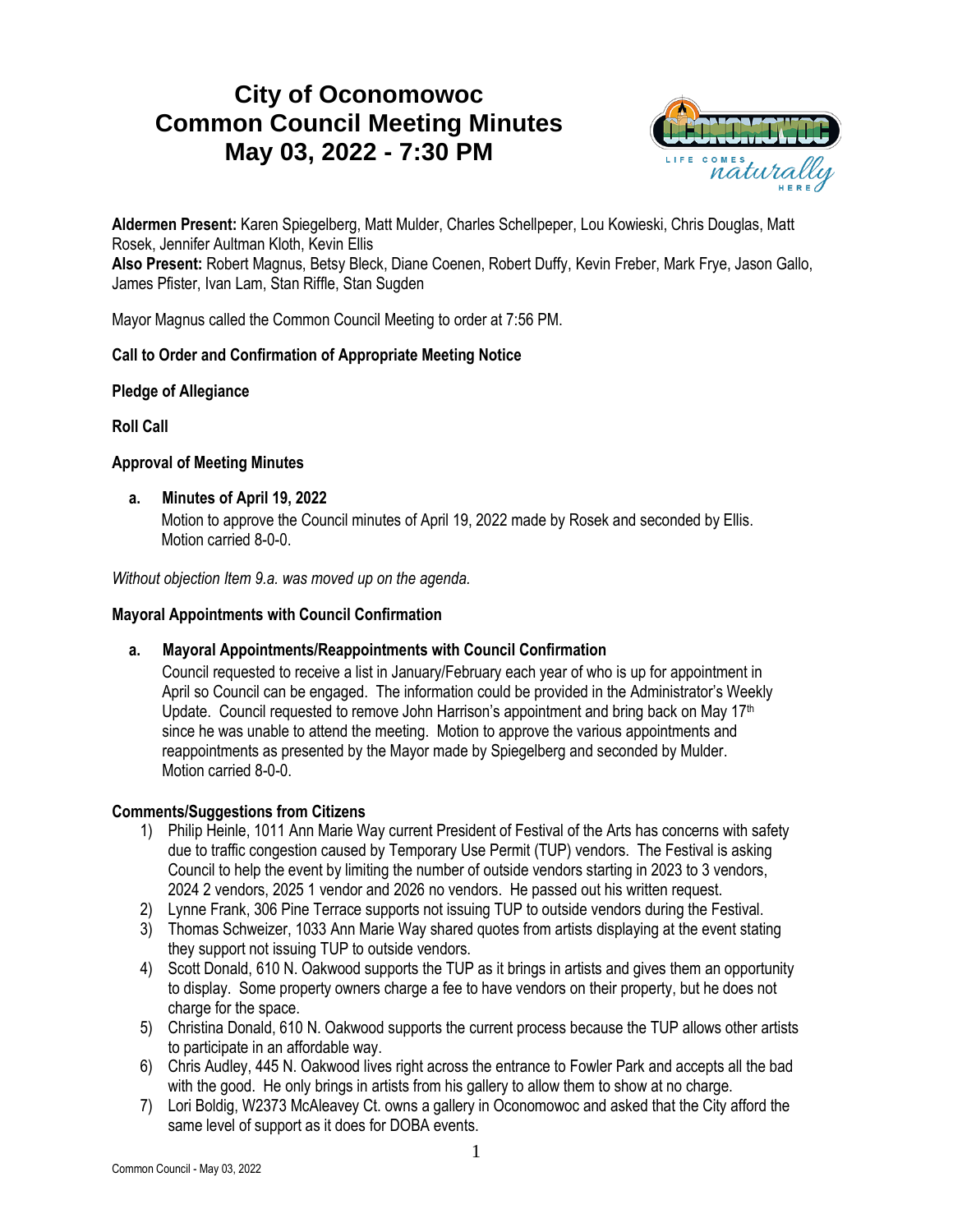- 8) Barb Heinle, 1011 Ann Marie Way asked the City if the bandshell had a performance, would the City issue a permit for a band across the street.
- 9) Bob Nussbaum, 833 Bryon Dr is a Festival volunteer and is asking the City to help with traffic issues from outside vendors. Festival vendors have a set time to set up, outside vendors do not. Outside food vendors do impact the festival charity sales.
- 10) Jill Persick, 701 York Imperial Dr commented on technology and the odds of getting cancer. Local governments are the first and only defense against cell towers/antennas and the affects to citizens.

#### **Consent Agenda (Items listed under the Consent Agenda are considered in one motion - a Council member may request to remove an item):**

- **a. Resolution 22-R3032 Granting a 6-Month Class "B" License to R & S Hospitality, LLC**
- **b. Public Sanitary Sewer Easement Between City of Oconomowoc and Arrowood Investors, LLC (Arrowood Phase II)**
- **c. Water Utility Easement Agreement Between City of Oconomowoc and VH Arrowood, LLC (Arrowood Phase II Looping)**

Motion to approve the Consent Agenda made by Mulder and seconded by Spiegelberg. Motion carried 8-0-0.

# **Committee Reports**

- **a. Finance - Mulder, Chr; Schellpeper, Secy; Spiegelberg**
	- **1. Consider/act on Ordinance 22-O1032 Creating Chapter 29 of the Municipal Code of the City of Oconomowoc Regulating Short Term Rentals - 1st Reading**

Riffle stated he revised the ordinance adding new §29.02 A. language "A Short-term Rental is defined pursuant to sec. 66.1014(1)(c), Wis. Stats, as a residential dwelling that is offered for rent for a fee and for fewer than 30 consecutive days," which also renumbers the other items in the new code. Motion to adopt Ordinance 22-O1032 creating Chapter 29 of the Municipal Code of the City of Oconomowoc regulating short term rentals incorporating the revision as presented and correction of a grammatical error and waive the second reading made by Spiegelberg and seconded by Mulder. Motion carried 6-0-2. Voted no: Schellpeper, Rosek.

#### **2. Consider/act on Resolution 22-R3036 Establishing Fees for Short Term Rentals**

Motion to approve Resolution 22-R3036 establishing fees for Short Term Rentals made by Mulder and seconded by Kowieski.

Motion carried 7-0-1. Voted no: Schellpeper.

#### **b. Protection & Welfare - Schellpeper, Chr; Ellis, Secy; Douglas**

**1. Consider/act on Ordinance 22-O1033 Repealing Section 9.02 (2)(b) of the City of Oconomowoc Municipal Code Regarding Conceal Carry in City Buildings - 1st Reading** Motion to adopt the ordinance to repeal and recreate Section 9.02(2)(b) that a person may possess a conceal carry weapon, knife or firearm within any public building owned by the City with a legal conceal carry permit and waive the second reading made by Schellpeper and seconded by Rosek. Motion carried 8-0-0.

#### **New Business**

**a. Consider/act on Resolution 22-R3035 Approving Appointment of Official City Newspaper 2022-2023**

Motion to approve Resolution 22-R3035 approving appointment of the Oconomowoc Enterprise as